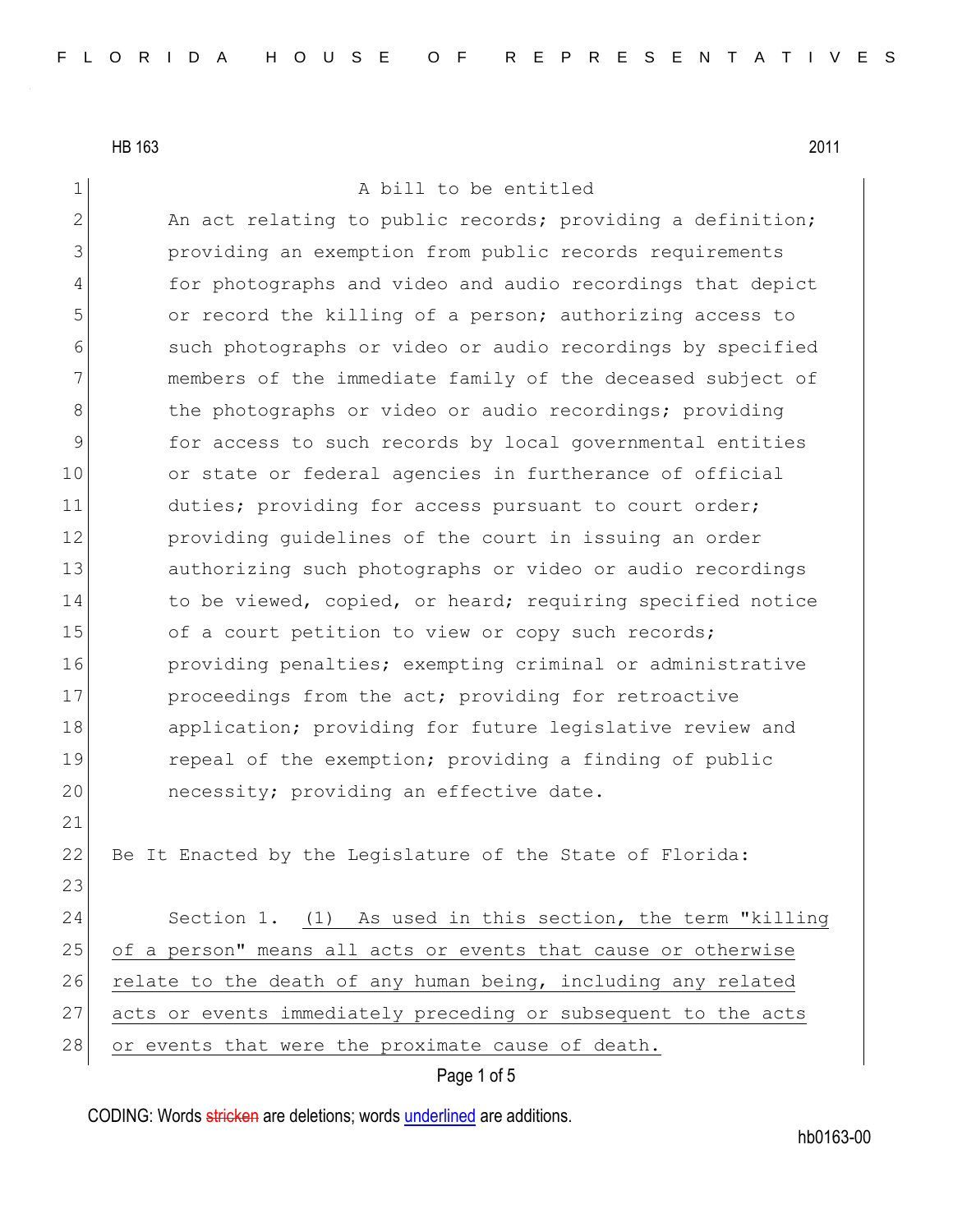| 29 | (2) A photograph or video or audio recording that depicts         |
|----|-------------------------------------------------------------------|
| 30 | or records the killing of a person is confidential and exempt     |
| 31 | from section $119.07(1)$ , Florida Statutes, and s. 24(a), Art. I |
| 32 | of the State Constitution, except that a surviving spouse of the  |
| 33 | decedent may view and copy any such photograph or video           |
| 34 | recording or listen to or copy any such audio recording. If       |
| 35 | there is no surviving spouse, then the surviving parents shall    |
| 36 | have access to such records. If there is no surviving spouse or   |
| 37 | parent, then an adult child shall have access to such records.    |
| 38 | (3) (a) The deceased's surviving relative, with whom              |
| 39 | authority rests to obtain such records, may designate in writing  |
| 40 | an agent to obtain such records.                                  |
| 41 | (b) A local governmental entity, or a state or federal            |
| 42 | agency, in furtherance of its official duties, pursuant to a      |
| 43 | written request, may view or copy a photograph or video           |
| 44 | recording or may listen to or copy an audio recording of the      |
| 45 | killing of a person and, unless otherwise required in the         |
| 46 | performance of their duties, the identity of the deceased shall   |
| 47 | remain confidential and exempt.                                   |
| 48 | (c) The custodian of the record, or his or her designee,          |
| 49 | may not permit any other person to view or copy such photograph   |
| 50 | or video recording or listen to or copy such audio recording      |
| 51 | without a court order.                                            |
| 52 | $(4)$ (a) The court, upon a showing of good cause, may issue      |
| 53 | an order authorizing any person to view or copy a photograph or   |
| 54 | video recording that depicts or records the killing of a person   |
| 55 | or to listen to or copy an audio recording that depicts or        |

# Page 2 of 5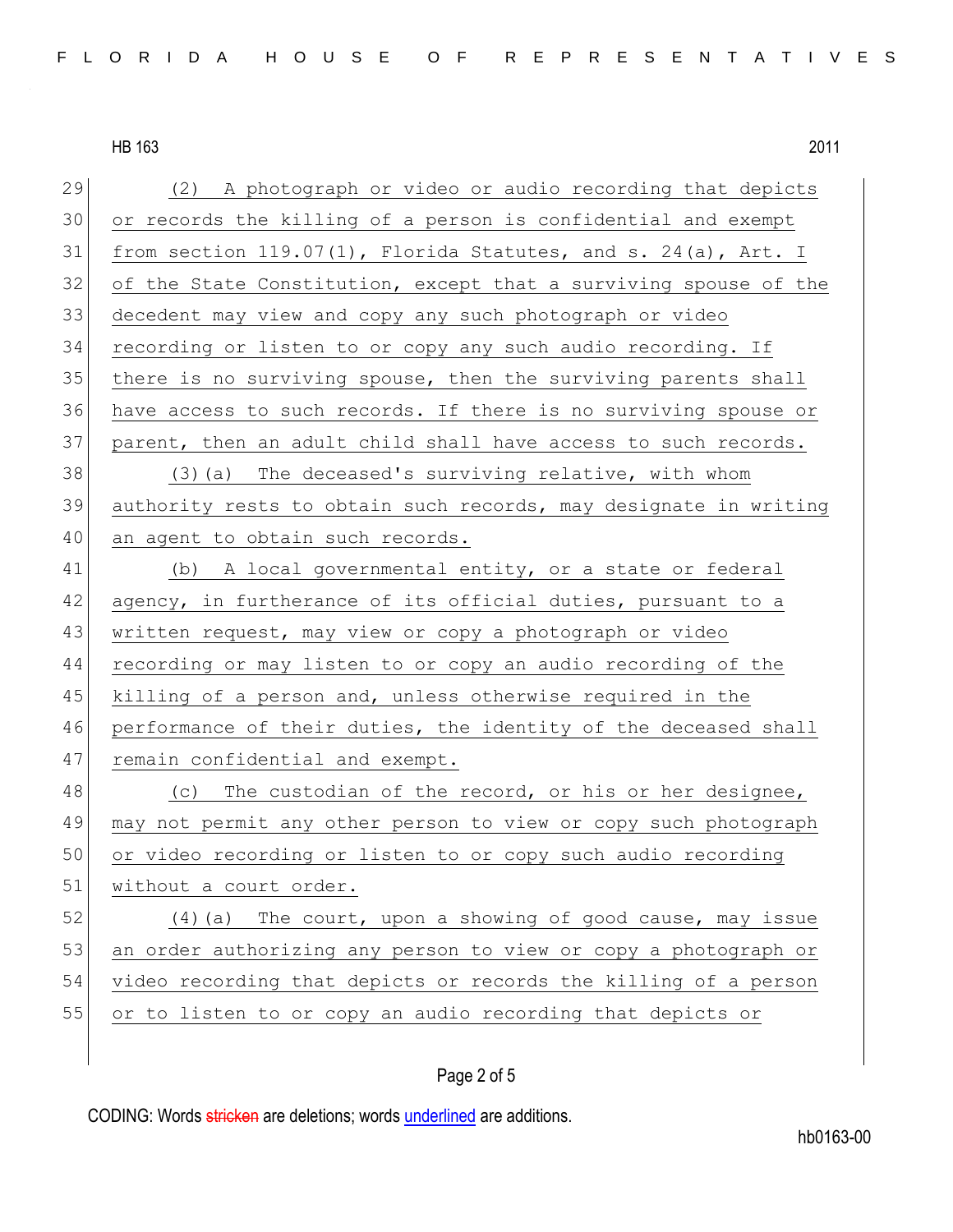56 records the killing of a person and may prescribe any 57 restrictions or stipulations that the court deems appropriate. 58 (b) In determining good cause, the court shall consider: 59 1. Whether such disclosure is necessary for the public 60 evaluation of governmental performance; 61 2. The seriousness of the intrusion into the family's 62 right to privacy and whether such disclosure is the least 63 intrusive means available; and 64 3. The availability of similar information in other public 65 records, regardless of form. 66 (c) In all cases, the viewing, copying, listening to, or 67 other handling of a photograph or video or audio recording that 68 depicts or records the killing of a person must be under the 69 direct supervision of the custodian of the record or his or her 70 designee. 71 (5) A surviving spouse shall be given reasonable notice of 72 a petition filed with the court to view or copy a photograph or 73 video recording that depicts or records the killing of a person 74 or to listen to or copy any such audio recording, a copy of such 75 petition, and reasonable notice of the opportunity to be present 76 and heard at any hearing on the matter. If there is no surviving 77 spouse, then such notice must be given to the parents of the 78 deceased and, if the deceased has no living parent, then to the 79 adult children of the deceased. 80 (6)(a) Any custodian of a photograph or video or audio 81 recording that depicts or records the killing of a person who 82 willfully and knowingly violates this section commits a felony

# Page 3 of 5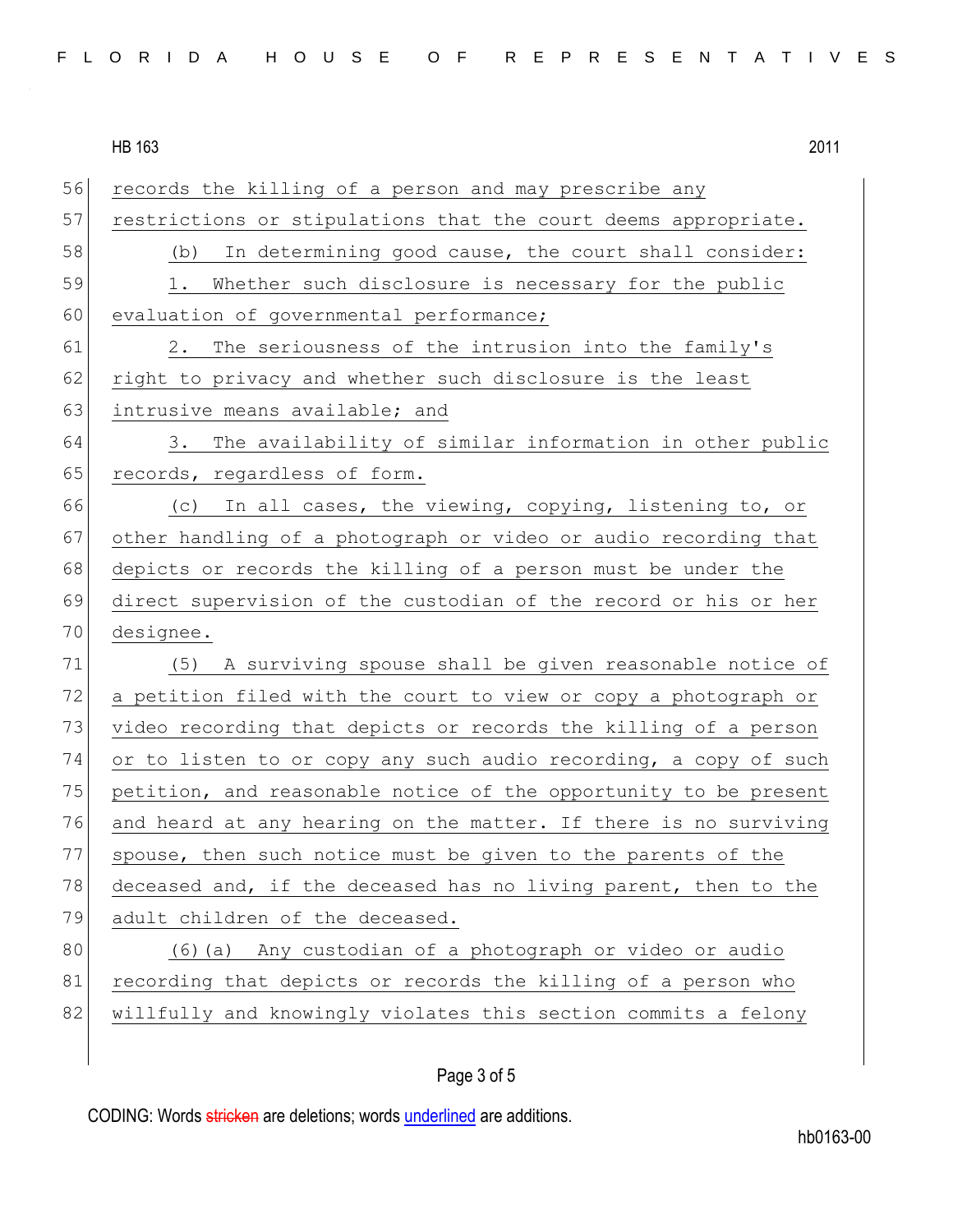HB 163 2011 83 of the third degree, punishable as provided in section 775.082, 84 section 775.083, or section 775.084, Florida Statutes. 85 (b) Any person who willfully and knowingly violates a 86 court order issued pursuant to this section commits a felony of 87 the third degree, punishable as provided in section 775.082, 88 section 775.083, or section 775.084, Florida Statutes. 89 (c) A criminal or administrative proceeding is exempt from 90 this section but, unless otherwise exempted, is subject to all 91 other provisions of chapter 119, Florida Statutes, provided 92 however that this section does not prohibit a court in a 93 criminal or administrative proceeding upon good cause shown from 94 restricting or otherwise controlling the disclosure of a 95 killing, crime scene, or similar photograph or video or audio 96 recordings in the manner prescribed herein. 97 (7) This exemption shall be given retroactive application 98 and shall apply to all photographs or video or audio recordings 99 that depict or record the killing of a person, regardless of 100 whether the killing of the person occurred before, on, or after 101 July 1, 2011. 102 (8) This section is subject to the Open Government Sunset 103 Review Act in accordance with s. 119.15, Florida Statutes, and 104 shall stand repealed on October 2, 2016, unless reviewed and 105 saved from repeal through reenactment by the Legislature. 106 Section 2. The Legislature finds that is a public 107 necessity that photographs and video and audio recordings that 108 depict or record the killing of any person be made confidential 109 and exempt from the requirements of section 119.07(1), Florida 110 Statutes, and Section 24(a) of Article I of the State

## Page 4 of 5